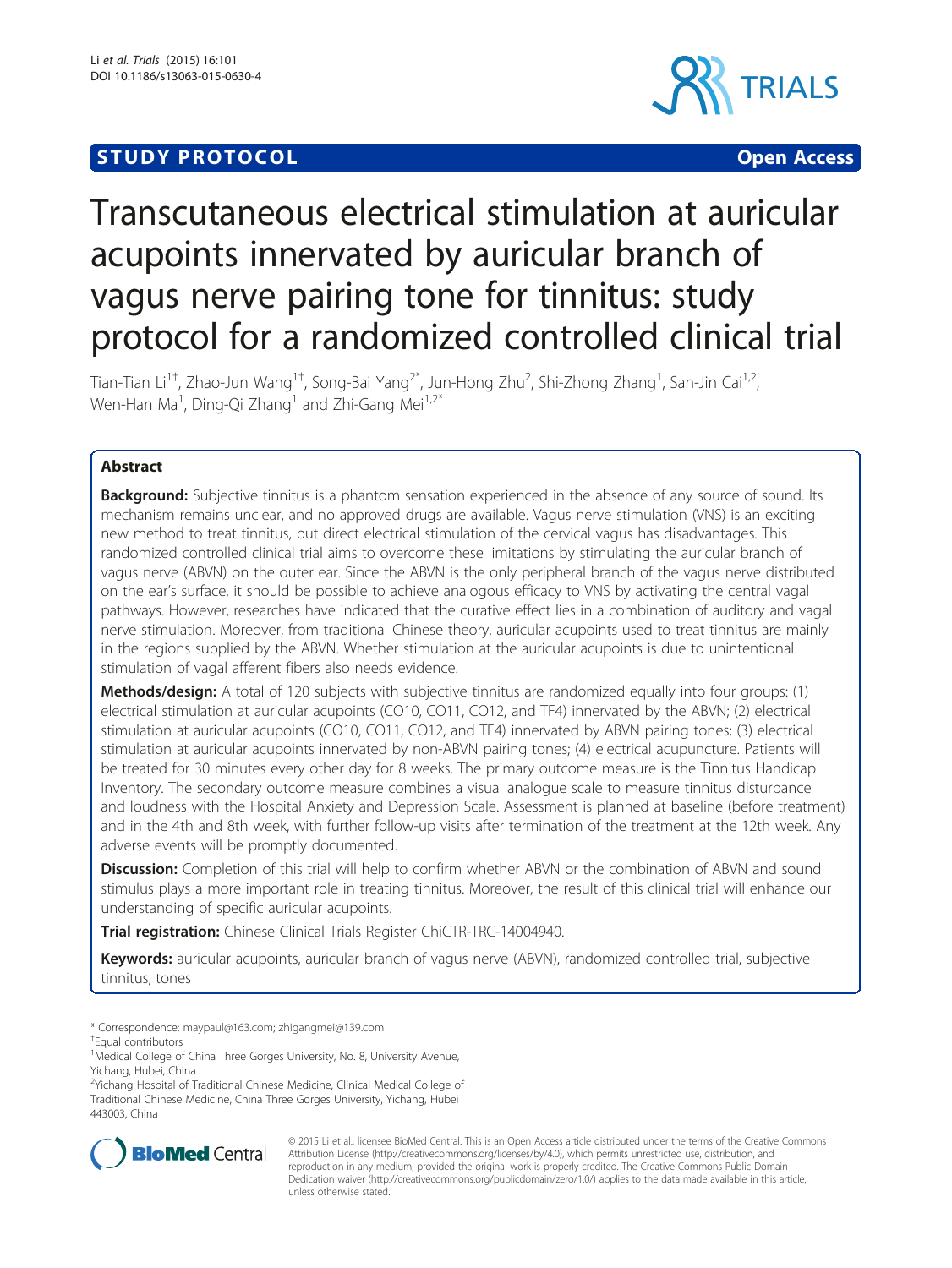## Background

Subjective tinnitus is considered as a phantom sensation experienced in the absence of any internal or external acoustic stimulus. It can be perceived as a hissing, buzzing, humming, roaring, whistling, or ringing sound in one or both ears, or somewhere in the head. At present, tinnitus has becoming the most common otology problem, affecting 10% to 30% of the general population and an estimated prevalence of 24.2% in the older population [[1](#page-7-0)]. Meanwhile, with the growing popularity of electronic music, young people experience transient or permanent tinnitus at a ratio of 89.5% and 14.8%, respectively, after exposure to loud music [\[2\]](#page-7-0). Among severe tinnitus sufferers, tinnitus-related sensations, such as anxiety, annoyance, frustration, and depression lead to a negative impact on quality of life in 70% of those affected [[3](#page-7-0)], and they are usually told that they must learn to live with it. Yet the pathological mechanisms that underlie tinnitus perception remain largely hypothetical and are still not well understood. Currently, the universally accepted hypothesis is that interactions between altered cochlear inputs and distorted central auditory processing provoke tinnitus. Studies have supported that subjective tinnitus may be a result of the expression of neural plasticity and that anomalies may develop because of decreased input from the ear, deprivation and sound stimulation, overstimulation or other factors as yet unknown. For the buried pathological mechanisms, treatment options are limited. No physiotherapy treatments can yet be considered sufficient in providing long-term reduction of tinnitus impact and there is no drug approved by the European Medicines Agency or the Food and Drug Administration on the market [[4](#page-7-0),[5\]](#page-7-0). Therefore, an effective and safe therapy for tinnitus is of considerable importance to meet this significant unmet clinical need.

Vagus nerve stimulation (VNS) is approved by the Food and Drug Administration for both refractory epilepsy and resistant depression [[6,7\]](#page-7-0). VNS offers an exciting new perspective for the treatment of tinnitus and it has recently been demonstrated that VNS is a promising method [\[8](#page-7-0)]. In this method, an electrode surgically implanted around the left cervical vagus nerve is connected to a pulse generator placed subcutaneously in the upper chest. However, considering the disadvantages of the implantation, including lesions of the vagus nerve, infection, shortness of breath, possible mechanical failure of electronic equipment, and battery replacement, a relatively safe and well tolerated improved method is desired. To minimize side effects, stimulation of the auricular branch of vagus nerve (ABVN) has been suggested [[9\]](#page-7-0). The ABVN is the only peripheral branch of the vagus nerve distributed on the surface of ear, and studies using the transganglionic horseradish peroxidase method [[10,11\]](#page-7-0) have shown that it mainly projects to the nucleus

of the solitary tract in the brainstem. Functional magnetic resonance imaging and vagus sensory evoked potentials revealed that ABVN stimulation shows considerable similarity to implanted VNS, with both acting through the central auditory pathway of the vagus nerve [[12,13](#page-7-0)]. Thus, it would be safer simply to deliver mild electric shocks to the skin of the outer ear instead of resorting to VNS with surgery. However, some researchers reported that ABVN stimulation alone seems to have no relevant improvement of tinnitus complaints [\[8,14](#page-7-0)], and it is suggested that the combination with other interventions, such as sound stimuli, which would reduce the cortical response to mid-frequency tones, increase frequency selectivity, and decrease cortical synchronization [\[15](#page-7-0)] should be considered. But there is not currently enough evidence in clinical practice of the effect of the method of pairing tones with stimulation at ABVN.

Moreover, auricular acupuncture, the underlying mechanism of which is unclear, has been used to treat tinnitus for thousands of years [\[16\]](#page-7-0). Auricular acupoints applied to treat tinnitus such as Kidney (CO10), Yidan (CO11), Liver (CO12) and Shenmen (TF4) are distributed in the regions supplied by ABVN [\[17](#page-7-0)]. So whether auricular acupoints are due to an unintentional stimulation of the vagal afferent fibers also needs more clinical and experimental evidence.

Therefore, we have designed a randomized, four-arm, controlled clinical study to provide a conclusive answer. In this trial, our aim is to attempt to confirm whether ABVN or the combination of ABVN and sound stimulus plays a more important role in the treatment of tinnitus. Moreover, the result of this clinical trial will enhance our understanding of specific auricular acupoints.

# Methods/design

### **Design**

This is a randomized, single-blind, four-armed, controlled clinical trial conducted in Yichang Hospital of Traditional Chinese Medicine, Clinical Medical College of Traditional Chinese Medicine, China Three Gorges University. Study patients will be screened based on specific inclusion and exclusion criteria. Before beginning the treatment, all candidates will undergo a standard neuro-otological examination and a baseline audiometric assessment, including measurement of hearing thresholds, minimal masking levels, loudness discomfort levels, and stapedial reflexes, performed by professional audiologists. Then they will be equally randomized into four groups: (1) electrical stimulation at auricular acupoints (CO10, CO11, CO12, and TF4) innervated by ABVN (the ABVN group); (2) electrical stimulation at auricular acupoints (CO10, CO11, CO12, and TF4) innervated by ABVN pairing tones (the ABVN plus tone group); (3) electrical stimulation at auricular acupoints innervated by non-ABVN pairing tones (the non-ABVN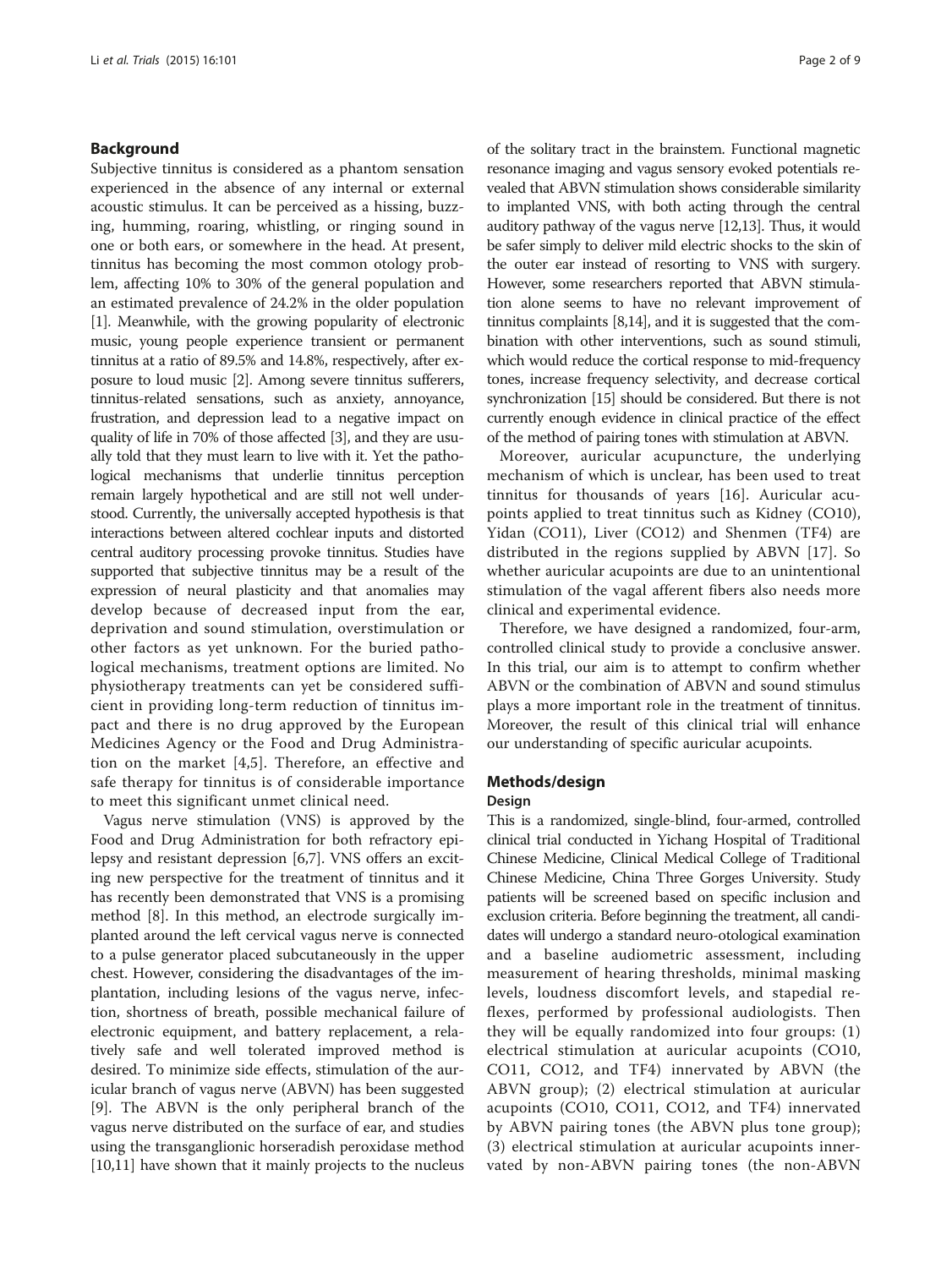plus tone group); (4) an electrical acupuncture group. Detailed information regarding the clinical procedures is presented in Figure 1. The clinical endpoints are assessed by blinded independent statisticians. Any adverse effects during the course will be reported. This trial was registered on the Chinese Clinical Trial Register (ChiCTR-TRC-14004940).

The trial will be performed according to the principles of the Declaration of Helsinki (Edinburgh version, 2000). In addition, written informed consent will be obtained from all participants. Ethical permission was obtained from the Research Ethical Committee of Yichang Hospital of Traditional Chinese Medicine, Clinical Medical College of Traditional Chinese Medicine, China Three Gorges University. The ethics committee approval number is 201407041.

#### Recruitment period and methods

Patients will be enrolled in Yichang Hospital of Traditional Chinese Medicine, Clinical Medical College of Traditional Chinese Medicine, China Three Gorges University with a target sample size of 120 subjects. We will recruit the participants by advertising in the hospitals, in public newspapers and on the internet homepages of hospitals. The trial will be executed from July 2014 to July 2015.

# Types of participant

# Inclusion criteria

Qualified participants meeting all of the following conditions will be recruited [[18](#page-7-0),[19](#page-7-0)]:

1. Single-tone subjective tinnitus, typical conditions of unilateral or bilateral;

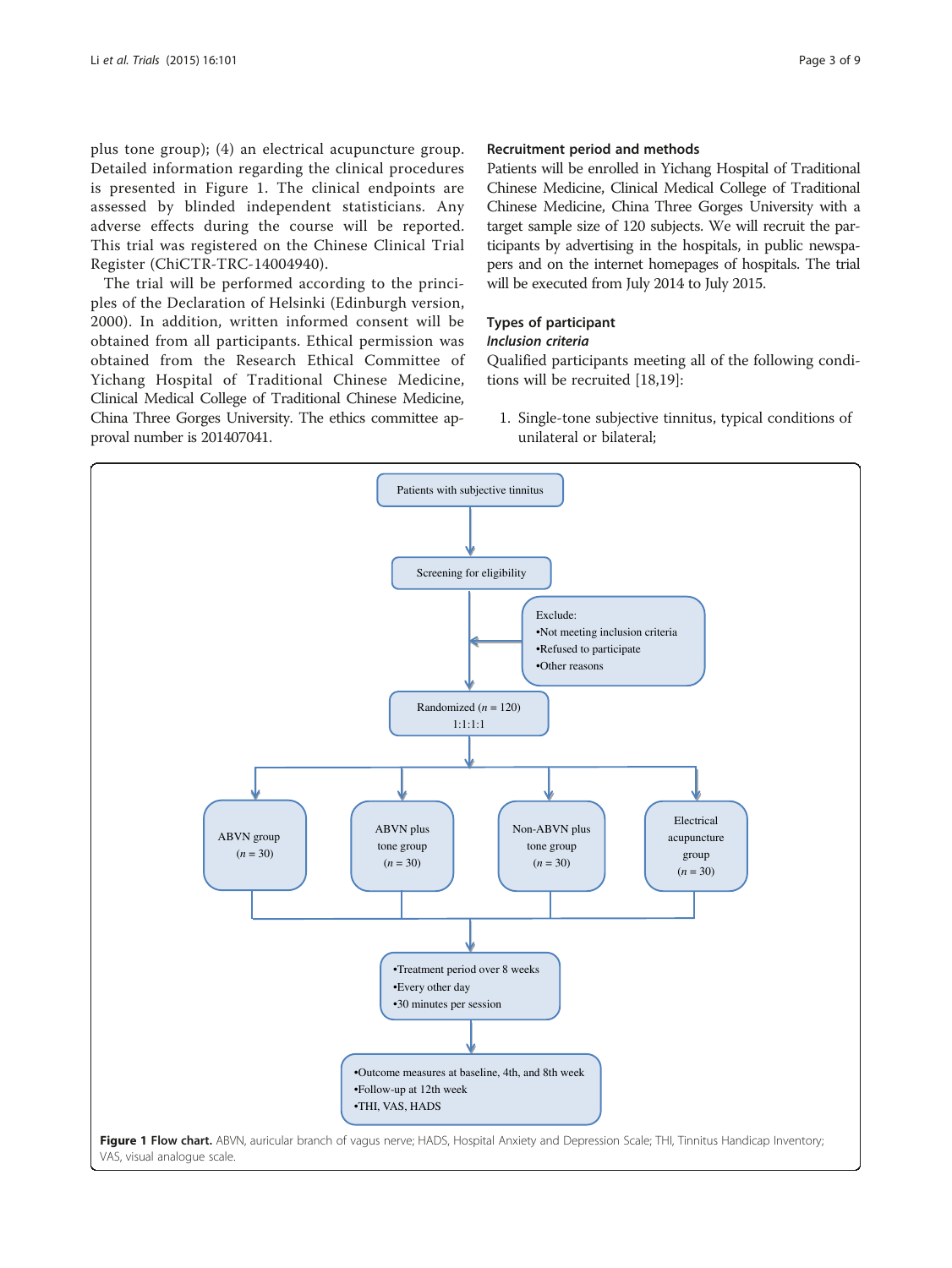- 2. Age 15 to 65 years, either sex;
- 3. Recurrent attacks for more than 1 month or persist attacks for more than 5 days;
- 4. Must be able to hear stimulation tones presented by the device at all frequencies;
- 5. Must be able to complete the forms and use the rating scales;
- 6. Not be taking part in any other clinical trial during the period;
- 7. Voluntarily signed informed consent forms.

#### Exclusion criteria

Participants who experience or have one or more of the following conditions will be excluded:

- 1. Objective tinnitus or Ménière's disease;
- 2. Tinnitus induced by otitis media, otitis interna or cerebellopontine angle tumors;
- 3. Postcochlear lesion;
- 4. Patients with severe diabetes, hypertension or cardiovascular disease, or mental disease;
- 5. Patients unable to read, understand and complete the forms or use the rating scales;
- 6. Pregnant or preparing for pregnancy.

# Randomization and blinding

One researcher screens and enrolls participants at the clinic. Patients are numbered according to registration order. After participants have completed a baseline evaluation, another researcher who is uninvolved with data collection randomly assigns them to one of four treatment groups in a 1:1:1:1 ratio using a computer-generated, blocked randomization sequence generated using SPSS 15.0 software (SPSS Inc., Chicago, IL, USA). This researcher informs the therapist of the treatment assignment.

We applied a single-blind design in which the study patients, data collocation staff, and data analysts are blinded during the study protocol. The therapists are not blinded to the treatments they deliver because treatment manipulation makes it impossible. During the intervention, therapists and data collection staff are instructed not to exchange information with each other nor communicate with the study patients.

# Interventions

Specific interventions of each group are as follows (Figure [2\)](#page-4-0).

#### ABVN group

All participants will receive transcutaneous electrical stimulation at auricular acupoints innervated by the ABVN. The points are located at the cymba conchae and the triangular fossa, where there is rich ABVN distribution [[17\]](#page-7-0). Main stimulation points according to standard practice include Kidney (CO10), Yidan (CO11), Liver (CO12), and Shenmen (TF4). A transcutaneous electrical nerve stimulator (Suzhou Medical Appliance Co. Ltd., Suzhou, China) will be used in this group. Two carbon-impregnated silicone electrode tips are connected to the transcutaneous electrical nerve stimulator by metal wire; one tip contacts the skin surface points and the other acts as a terminal end in the ear. The stimulation frequency is 20 Hz, the stimulation current is 1 to 5 mA, with stimulus pulses shorter than 1 ms in duration. Each session will last 30 minutes; sessions are performed every other day for 8 weeks.

#### ABVN plus tone group

The format will be exactly the same as for the ABVN group. Multiple tones will be delivered by Tinnitus Measurer software (Neonix, USA) at a comfortable listening level during the transcutaneous electrical nerve stimulation. Randomly interleaved pure tones that span the hearing range but exclude the tinnitus tone will be selected. Each session will last 30 minutes; sessions are performed every other day for 8 weeks.

# Non-ABVN plus tone group

The format of this group will be the same as for the ABVN plus tone group, except that the subjects receiving stimulation will be stimulated at auricular acupoints supplied by the great auricular nerve [\[17\]](#page-7-0). Each session will last 30 minutes; sessions are performed every other day for 8 weeks.

#### Electrical acupuncture group

The subjects of this group will be treated with electrical acupuncture at local and distal points. Acupuncture points are selected as follows. 1. local acupoints: Yifeng (TE17), Tinghui (GB2); 2. distal acupoints: Xiaxi (GB43), Zhongzhu (TE3). Patients will be in a comfortable and relaxed position and asked to concentrate on the treatment task. After the needles are inserted into the acupoints, they will be connected to an electrical point stimulation device (G6805-2A, Shanghai Huayi Medical Instrument CO., Ltd, Shanghai, China) operating at a frequency of 20 Hz and current of 1 to 5 mA, with pulses shorter than 1 ms in duration. The intensity will be adjusted individually based on the tolerance of the patient. All parameters of the electrical stimulation inducing twitching of the muscles indicate effective stimulus. After retaining the needles for 30 min, all needles are taken out using alcohol-soaked cotton balls to avoid infection and bleeding.

The needles (Suzhou Medical Supplies Factory Co., Ltd. Suzhou, China) used in this group are 25 mm in length and 0.3 mm in diameter. Electrical acupuncture is performed by a therapist with rich clinical experience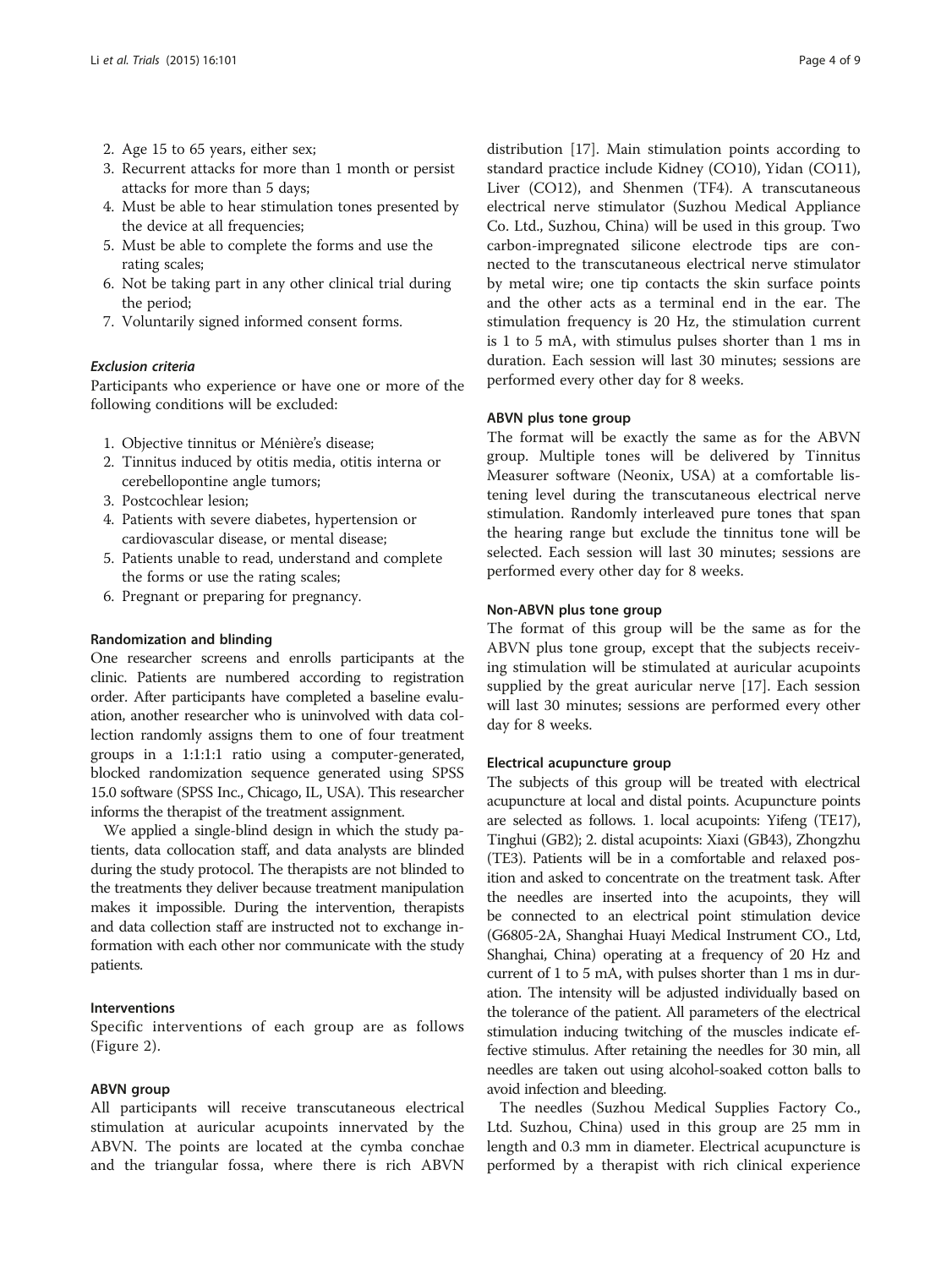<span id="page-4-0"></span>

and acupuncture licenses for Chinese medicine practitioners from the Ministry of Health of China. Treatment will be conducted over a period of 8 weeks, at a frequency of every other day.

#### Primary outcome measures

The primary outcome is evaluated using the Tinnitus Handicap Inventory, which evaluates 25 items grouped into a functional subscale (11 factors), an emotional subscale (9 factors), and a catastrophic subscale (5 factors). Each question of the Tinnitus Handicap Inventory can be answered by either 'often' (4 points), 'sometimes' (2 points), or 'never' (0 points). The total score allows the tinnitus to be categorized as: 'slight' (0 to 16 points), 'mild' (18 to 36 points), 'moderate' (38 to 56 points), 'severe' (58 to 76 points), or 'catastrophic' (78 to 100 points). The assessment is at baseline (before randomization), and in the 4th and 8th week, with further follow-up visits after termination of the treatment at the 12th week.

#### Secondary outcome measures

A visual analogue scale, measuring the disturbance and the loudness of the tinnitus will be used. This consists of 100 mm lines with '0 = total absence' and '100 = maximum' of tinnitus disturbance and loudness, respectively.

The severity of both anxiety and depression is evaluated using the Hospital Anxiety and Depression Scale, in which seven items for anxiety and another seven items for depression are assessed. Each item is answered by the patients on a four point (0 to 3) response category.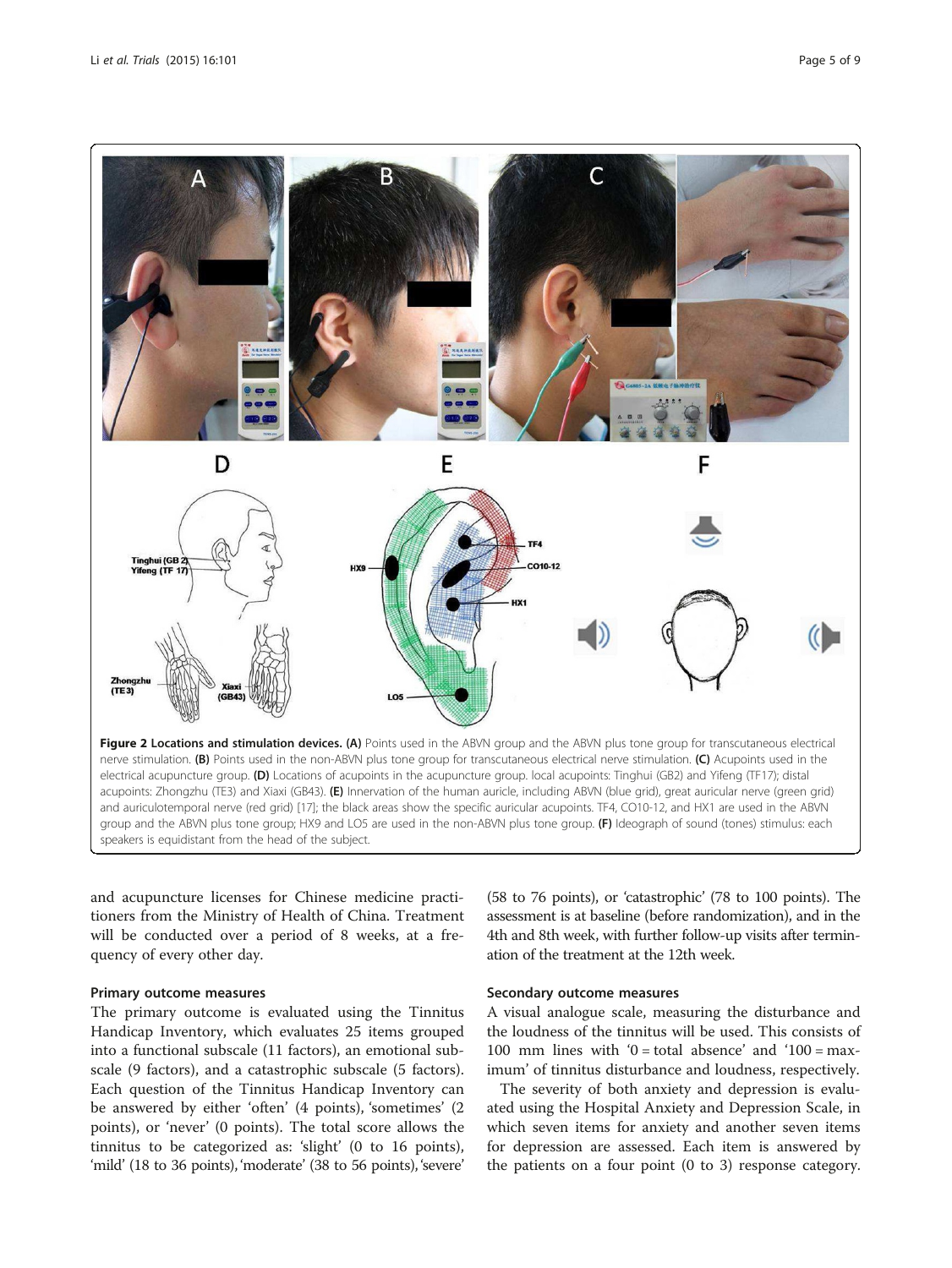A score of 0 to 7 for either subscale could be regarded as being in the normal range, a score of 8 to 10 is just suggestive of the presence of the respective state and a score of 11 or higher indicates the probable presence of the mood disorder [[20](#page-7-0)]. Both of these assessments will be used at baseline (before randomization), and in the 4th and 8th week, with further follow-up visits after termination of the treatment at the 12th week.

# Statistical methods

The trial aims to detect a difference between the four study groups. We present here our power analysis for the primary outcome only. This is deemed a clinically significant difference of a 20-point or greater reduction in score on the Tinnitus Handicap Inventory following treatments. Since this is a novel therapy, we used data from a previous proof-of-concept feasibility study [\[21](#page-7-0)], the mean decrease rate is 28% in the VNS group and 0.97% in the control group.

The following formula was used for a four-group trial [\[22](#page-7-0)]:

$$
n_1 = n_2 = \frac{\left(\mu_\alpha + \mu_\beta\right)^2 2P(1-P)}{\left(P_1 - P_2\right)^2}
$$

Calculations are performed using 80% power and a 5% significance level (two-side). The required sample size is approximately 27 participants for each group. Assuming a 10% dropout rate, we plan to enroll a total of 120 participants with four groups of equal size (30 participants per group).

#### Statistical analysis

In this trial, our primary outcome measure is the Tinnitus Handicap Inventory. We define the treatment response as a reduction in score on the Tinnitus Handicap Inventory following treatments of 20 points or more. First, baseline characteristics will be analyzed using descriptive statistics for each group. Then repeated measures analysis is performed to make comparisons among the treatment groups and the control group (ABVN plus tone versus electrical acupuncture, non-ABVN plus tone versus electrical acupuncture, and ABVN versus electrical acupuncture) at different time points (4th, 8th, and 12th week). If a significant difference is found, the next step is to make comparisons among the three treatment groups in effectiveness. Multiple comparisons will be adjusted according to the Bonferroni correction method. The Kruskal-Wallis test will be employed in the analysis of skewed distribution data. Analysis of variance will be used for numerical variables, and the  $\chi^2$  test for categorical variables.

Statistical analysis will be performed by the Medical College of China Three Gorges University, No.8, University Avenue, Yichang, Hubei, China. The statistician is blinded from the allocation of groups. The SPSS 15.0 software package (SPSS Inc., Chicago, IL, USA) will be used to analyze the data.

#### Participant protections and ethics

The protocol adheres to the latest revision of the Helsinki Declaration and the Chinese law of human study and has been approved by the Research Ethical Committee of Yichang Hospital of Traditional Chinese Medicine, Clinical Medical College of Traditional Chinese Medicine, China Three Gorges University. The participants are informed of the potential benefits, risks, alternatives, and responsibilities during the study before they are asked to provide consent. Potential mild adverse events, reported to be related to electro-acupuncture treatment, are pain, bleeding, tiredness, and a feeling of faintness in the acupuncture group [\[23](#page-7-0)], and skin redness and pressure marks in the other groups, but these mild symptoms will generally resolve spontaneously after treatment. Additionally, ABVN is thought to be involved in some peculiar somatovisceral reflexes. For instance, an ear-cough reflex (Arnold's reflex) is estimated to be present in approximately 4% [\[24\]](#page-7-0) of the general population, while there is rare occurrence of eargag reflex, ear-lacrimal reflex and auricular syncope [[24](#page-7-0),[25](#page-7-0)]. So there is a rare possibility that patients in the two groups receiving ABVN stimulation might have these reflexes. Participants who show any adverse effects during the course of the therapy will receive appropriate treatment immediately. All adverse effects will be documented, and patients with persistent worsening symptoms will be withdrawn from the study.

#### **Discussion**

We have presented the design and protocol for the randomized controlled clinical study for tinnitus patients. If it proves successful, this new treatment method could offer hope to millions of patients who are affected by tinnitus.

Although the exact pathophysiology of tinnitus still remains elusive, it is believed that an abnormal balance between inhibition and excitation causing map reorganization of central auditory circuits underlies many forms of tinnitus [\[26\]](#page-7-0). Moreover, signs of abnormal activity were not only revealed in the central auditory system but also in non-auditory areas, including the limbic system [\[27-29](#page-7-0)]. The annoyance of tinnitus is not correlated with its acoustic characteristics, but there is a significant correlation with psychological symptoms [\[30\]](#page-7-0). The autonomic nervous system is a major factor in the difference between simply perceiving tinnitus and being distressed by it [[31](#page-7-0)]. Studies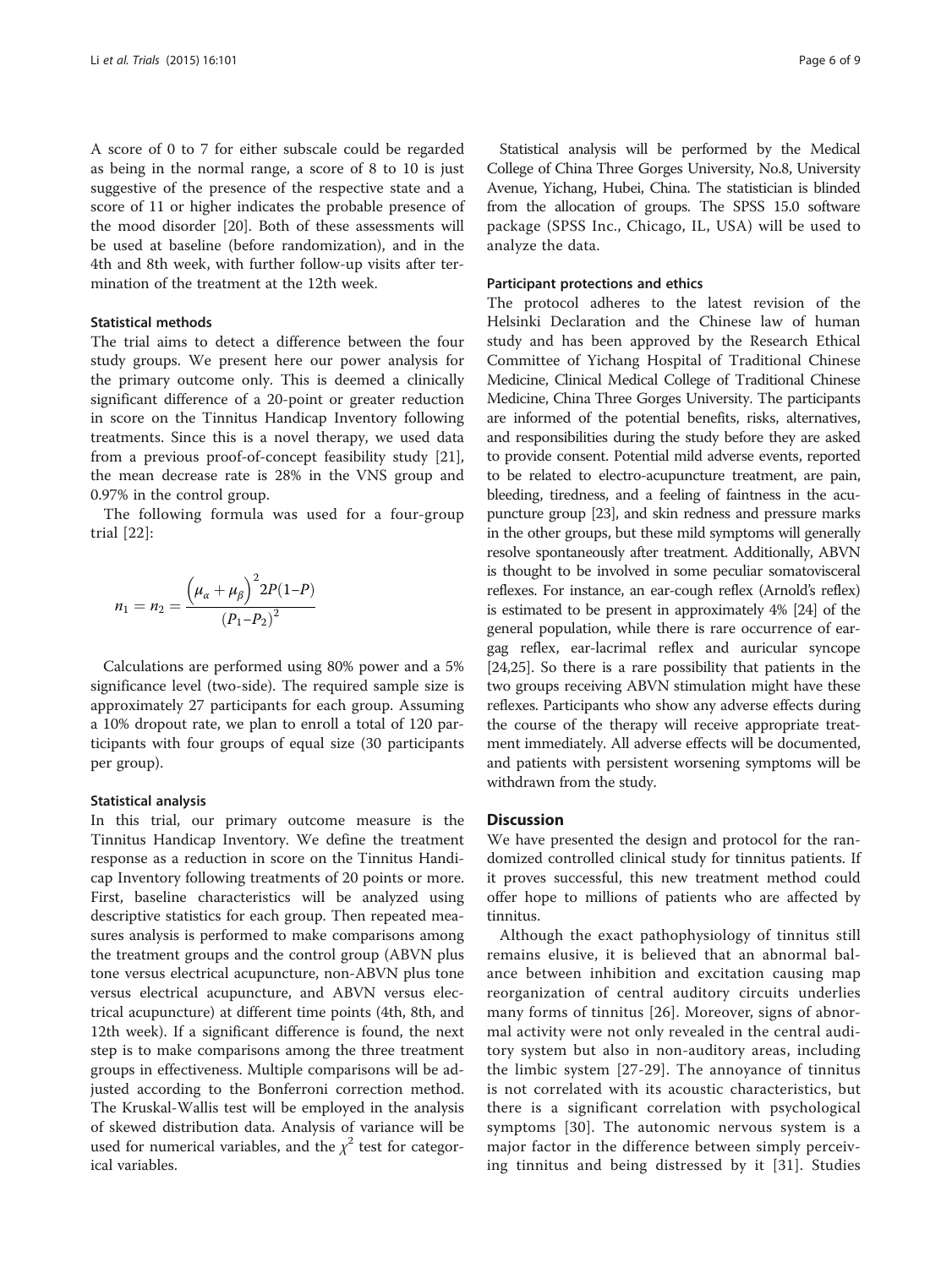have reported that tinnitus distress correlated positively with sympathetic markers and negatively with parasympathetic markers [\[32,](#page-7-0)[33](#page-8-0)]. Accumulating evidence illustrates that tinnitus is correlated with symptoms of distress, such as emotional stress and depression for the important role of the limbic system in the pathophysiology of tinnitus, which is based on the further understanding of auditory-limbic interactions [[34](#page-8-0)-[36](#page-8-0)].

Vagal nerve stimulation was developed based on this growing understanding of tinnitus. It may work by activating the nucleus of the solitary tract, which, in turn, may activate the locus coeruleus and nucleus basalis, which release neuromodulators that have significant effects on learning and memory and in plasticity regulation by modulating neurons in the cortex, hippocampus, and amygdala [\[26\]](#page-7-0). Engineer and colleagues [\[8](#page-7-0)] have indicated that cervical VNS paired with specific auditory stimuli completely eliminated the physiological and behavioral correlates of the phantom sound. They observed that pairing tones with VNS significantly acutely increased excitability and suppressed spontaneous multi-unit activity in rat auditory cortex [\[37\]](#page-8-0). Indeed, beneficial effects in relieving psychological symptoms have been confirmed in patients with tinnitus using invasive VNS pairing tones [\[21\]](#page-7-0) or transcutaneous VNS paired with tones [\[19](#page-7-0)[,38](#page-8-0)] in recent small sample pilot studies. However, another experiment also demonstrated that VNS-directed long-lasting reversal of pathological neural plasticity is driven by the repeated association of VNS with tones, and not by VNS alone [[8\]](#page-7-0). German researchers [\[14](#page-7-0)] claimed that no clinically relevant improvement of tinnitus complaints was observed after transcutaneous VNS alone. To some extent, this may confirm the suggestion that stimulation at ABVN might prove less effective than VNS because fibers from the auricular branch do not primarily target the nucleus of the solitary tract and so only target it partly. Otherwise, as these researchers themselves suggested [[14](#page-7-0)], the most probable explanation is that VNS alone is not effective in reducing tinnitus, which is supported by the work of Engineer et al. [[8\]](#page-7-0). While sound stimulus alone, as a common sensory exposure treatment strategy, has been applied to treat tinnitus for many years [\[39,40\]](#page-8-0), studies have indicated that it has only provided some temporary relief [\[41,42\]](#page-8-0). Therefore, to identify whether ABVN or the combination of ABVN and sound stimulus plays a more important role in relieving tinnitus, we designed this four-armed novel trial to determine their specific effect on tinnitus.

Acupuncture is an important part of traditional Chinese medicine. It has been accepted in China for thousands of years and is now used as an alternative and complementary medical therapy in Western countries.

Meta-analysis results have indicated that acupuncture or acupuncture combined with other therapies is superior to medication alone or non-acupuncture treatments in treating subjective tinnitus [\[43](#page-8-0)]. However, in another systematic review, acupuncture for the treatment of tinnitus has not been demonstrated to be efficacious [\[44](#page-8-0)]. Whether acupuncture is effective or not in the treatment of tinnitus is a question worthy of discussion. According to the theory of traditional Chinese medicine, the shaoyang meridians of the hand and foot travel to the ear region, so acupoints of the shaoyang meridians located both in local and distant areas of the ear are used to treat tinnitus in this protocol. In addition, the specific acupoints Yifeng (TE17), Tinghui (GB2), Xiaxi (GB43), and Zhongzhu (TE3) are usually chosen in treating tinnitus.

Auricular acupuncture, as an important branch of acupuncture, has also been utilized in the treatment of diseases for years. In ancient China's earliest medical text Huang Di Nei Jing, which was compiled in the 5th century BC, the correlation between the external ear and the body or viscera is described. In 1957, Dr. Paul Nogier, a physician in France, first originated the concept of an inverted fetus map on the external ear [\[45](#page-8-0)]. He proposed a theory that there is a somatotopic and viscerotopic representation on the auricle [\[46\]](#page-8-0). According to these theories, disorders from a particular part of the body or viscera can be treated by the corresponding points in the ear [[46,47](#page-8-0)]. Therefore, related auricular acupoints such as Kidney (CO10), Yidan (CO11), or Liver (CO12) are usually selected to treat tinnitus, which, according to the organ-viscera theory of traditional Chinese medicine, results from insufficient Kidney qi or dampness-heat of the Liver and Gallbladder. The Shenmen point (TF4) has the effect of tranquilizing the mind [\[48,49\]](#page-8-0). It is often utilized to remedy mental illnesses or psychiatric disorders, such as insomnia [\[50](#page-8-0)], anxiety [[51,52\]](#page-8-0), or tinnitus [\[53\]](#page-8-0). However, the physiological mechanisms associated with these auricular acupoints remain unclear. In this study, it is proposed that the autonomic and the central nervous system could be modified by auricular vagal stimulation via projection from the ABVN to the nucleus of the solitary tract [\[54](#page-8-0)], which might work through the neuromodulator system, thus directing plasticity to treat tinnitus.

However, our study has several potential limitations. First, all the outcome measures are self-assessments instead of objective measures. To some extent, objective measures carry out relatively convincing evidence. However, the Tinnitus Handicap Inventory [\[55,56](#page-8-0)], visual analogue scale [[56\]](#page-8-0), and Hospital Anxiety and Depression Scale [[57\]](#page-8-0) have been much used in most of the randomized controlled trials on tinnitus and they are proved to be efficient in reflecting the subjective emotional changes related to tinnitus. Second, this trial is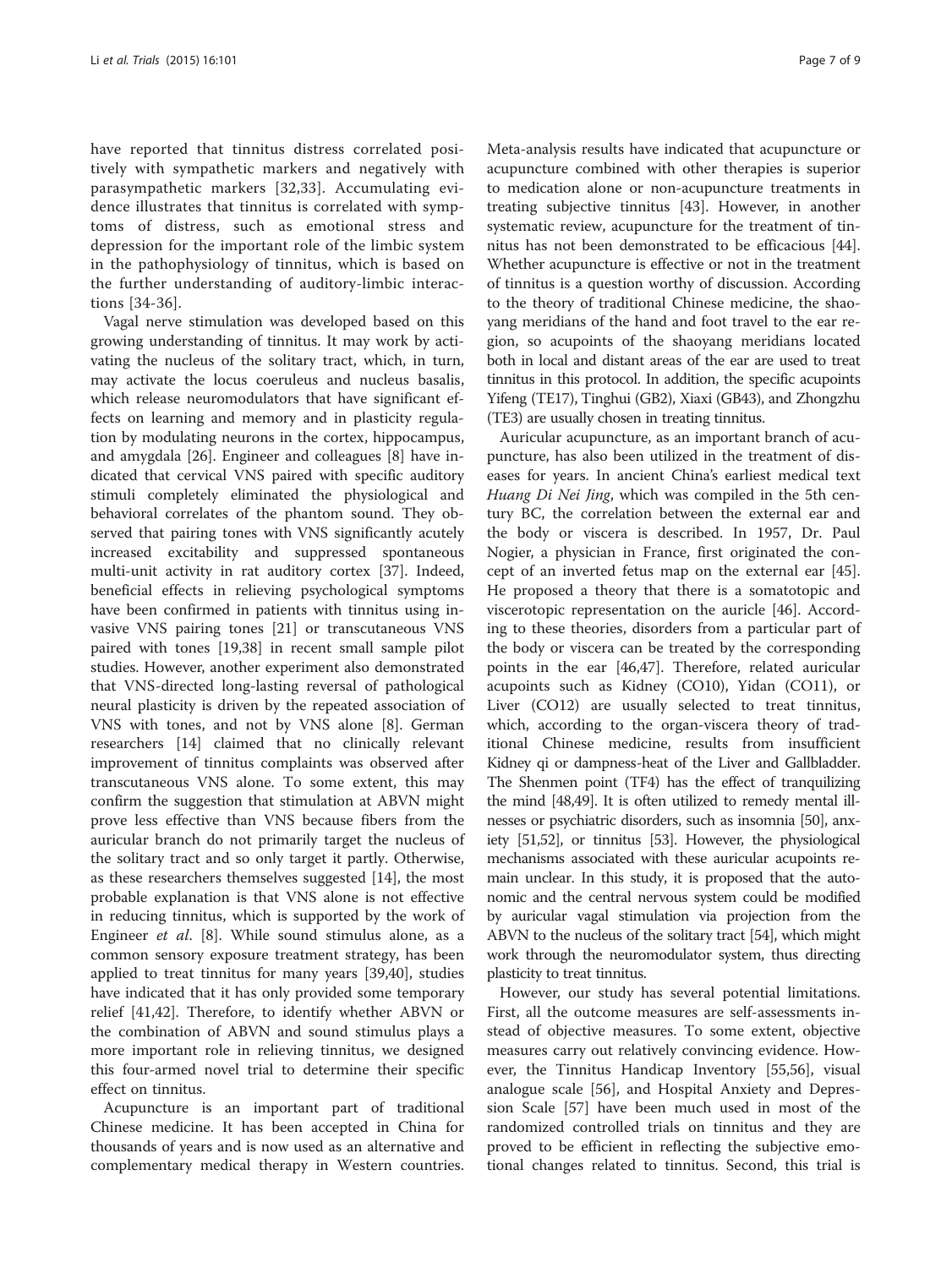<span id="page-7-0"></span>single-blind, therefore, the subjective factors from therapists might bias the outcome assessments. However, it is hard to blind the therapists, who are required to be familiar with treatments for the specific grouping assignment. Another limitation concerns the fact that this is a single center study. It does not lend results to great generalizability to more diverse sets of patients in more diverse regions. In addition, the sample size in this study is relatively small. A large sample, multicenter, and objective measures to assess the effectiveness of treatment should be included in a future study.

## Trial status

This trial is currently recruiting participants.

#### Consent

Written informed consent was obtained from the participants for publication of this manuscript and accompanying images. A copy of the written consent is available for review by the editor-in-chief of this journal.

#### Abbreviations

ABVN: Auricular branch of vagus nerve; VNS: Vagus nerve stimulation.

#### Competing interests

The authors declare that they have no competing interests.

#### Authors' contributions

ZGM conceived and designed the study. SBY participated in designing the study and is in charge of treatment of patients in the ABVN plus tone group. TTL drafted the manuscript and was responsible for obtaining approval from the Research Ethical Committee of Yichang Hospital of Traditional Chinese Medicine, Clinical Medical College of Traditional Chinese Medicine, China Three Gorges University and registering the trial with the Chinese Clinical Trial Registry. ZJW contributed to drafting the manuscript and prepared the figures. JHZ is in charge of treatment of patients in the ABVN group. DQZ is in charge of treatment of patients in the non-ABVN plus tone group. SJC is in charge of treatment of patients in the electrical acupuncture group. SZZ is responsible for central randomization and statistical analysis and made amendments to the manuscript. WHM is in charge of recruitment, collects date and provides pictures. All authors read and approved the final version of the manuscript.

#### Acknowledgements

The study was supported by the general scientific research project of traditional Chinese medicine approved by the Health and Family Planning Commission of Hubei Province, P.R. China.

#### Received: 11 October 2014 Accepted: 4 March 2015 Published online: 19 March 2015

#### References

- 1. Negrila-Mezei A, Enache R, Sarafoleanu C. Tinnitus in elderly population: clinic correlations and impact upon QoL. J Med Life. 2011;4:412–6.
- 2. Gilles A, De Ridder D, Van Hal G, Wouters K, Kleine Punte A, Van de Heyning P. Prevalence of leisure noise-induced tinnitus and the attitude toward noise in university students. Otol Neurotol. 2012;33:899–906.
- Tyler RS, Baker LJ. Difficulties experienced by tinnitus sufferers. J Speech Hear Disord. 1983;48:150–4.
- Dobie RA. A review of randomized clinical trials in tinnitus. Laryngoscope. 1999;109:1202–11.
- 5. Langguth B, Elgoyhen AB. Current pharmacological treatments for tinnitus. Expert Opin Pharmacother. 2012;13:2495–509.
- 6. Shiozawa P, da Silva ME, de Carvalho TC, Cordeiro Q, Brunoni AR, Fregni F. Vagus nerve stimulation in the treatment of epilepsy. Arq Neuropsiquiatr. 2014;72:542–7.
- 7. Grimm S, Bajbouj M. Efficacy of vagus nerve stimulation in the treatment of depression. Expert Rev Neurother. 2010;10:87–92.
- 8. Engineer ND, Riley JR, Seale JD, Vrana WA, Shetake JA, Sudanagunta SP, et al. Reversing pathological neural activity using targeted plasticity. Nature. 2011;470:101–4.
- 9. Schnupp J. Auditory neuroscience: how to stop tinnitus by buzzing the vagus. Curr Biol. 2011;21:263–5.
- 10. Nomura S, Mizuno N. Central distribution of primary afferent fibers in the Arnold's nerve (the auricular branch of the vagus nerve): a transganglionic HRP study in the cat. Brain Res. 1984;292:199–205.
- 11. Mei ZG, Zhu B, He W, Gao XY. Morphological basis of auricular acupuncture effects: evidences from neural tracer method of HRP. Lishizhen Med Mater Med Res. 2009;20:2675–7.
- 12. Kraus T, Hösl K, Kiess O, Schanze A, Kornhuber J, Forster C. BOLD fMRI deactivation of limbic and temporal brain structures and mood enhancing effect by transcutaneous vagus nerve stimulation. J Neural Transm. 2007;114:1485–93.
- 13. Polak T, Markulin F, Ehlis AC, Langer JB, Ringel TM, Fallgatter AJ. Far field potentials from the brain stem after transcutaneous vagus nerve stimulation. J Neural Transm. 2009;116:1237–42.
- 14. Kreuzer PM, Landgrebe M, Resch M, Husser O, Schecklmann M, Geisreiter F, et al. Feasibility, safety and efficacy of transcutaneous vagus nerve stimulation in chronic tinnitus: an open pilot study. Brain Stimul. 2014;14:173–9.
- 15. Kilgard MP, Vazquez JL, Engineer ND, Pandya PK. Experience dependent plasticity alters cortical synchronization. Hear Res. 2007;229:191–9.
- 16. Cheng XN. Chinese acupuncture and moxibustion. Beijing: Foreign Language Press; 2010.
- 17. Peuker ET, Filler TJ. The nerve supply of the human auricle. Clin Anat. 2002;15:35–7.
- 18. Zheng XY. Guiding principles of clinical study on new drugs of traditional Chinese medicine. Beijing: China Medical Science Press; 2002.
- 19. Mei ZG, Yang SB, Cai SJ, Lei HP, Zhuo C, Guo YH, et al. Treatment of tinnitus with electrical stimulation on acupoint in the distribution area of ear vagus nerve combining with sound masking: randomized controlled trial. World J Acupunct-Moxibustion. 2014;24:30–5.
- 20. Zigmond AS, Snaith RP. The hospital anxiety and depression scale. Acta Psychiatr Scand. 1983;67:361–70.
- 21. De Ridder D, Vanneste S, Engineer ND, Kilgard MP. Safety and efficacy of vagus nerve stimulation paired with tones for the treatment of tinnitus: a case series. Neuromodulation. 2014;17:170–9.
- 22. Liu JP. Sample size calculation in clinical research. Zhongguo Zhong Xi Yi Jie He Za Zhi. 2003;23:536–8.
- 23. Ernst E, White AR. Prospective studies of the safety of acupuncture: a systematic review. Am J Med. 2001;110:481–5.
- 24. Gupta D, Verma S, Vishwakarma SK. Anatomic basis of Arnold's ear-cough reflex. Surg Radiol Anat. 1986;8:217–20.
- 25. Thakar A, Deepak KK, Kumar SS. Auricular syncope. J Laryngol Otol. 2008;122:1115–7.
- 26. Engineer ND, Møller AR, Kilgard MP. Directing neural plasticity to understand and treat tinnitus. Hear Res. 2013;295:58–66.
- 27. Langguth B, Eichhammer P, Kreutzer A, Maenner P, Marienhagen J, Kleinjung T, et al. The impact of auditory cortex activity on characterizing and treating patients with chronic tinnitus-first results from a PET study. Acta Otolaryngol Suppl. 2006; 84–8.
- 28. Leaver AM, Renier L, Chevillet MA, Morgan S, Kim HJ, Rauschecker JP. Dysregulation of limbic and auditory networks in tinnitus. Neuron. 2011;69:33–43.
- 29. Langguth B, Schecklmann M, Lehner A, Landgrebe M, Poeppl TB, Kreuzer PM, et al. Neuroimaging and neuromodulation: complementary approaches for identifying the neuronal correlates of tinnitus. Front Syst Neurosci. 2012;6:15.
- 30. Luxon LM. Tinnitus: its causes, diagnosis, and treatment. BMJ. 1993;306:1490–1.
- 31. Jastreboff PJ, Hazell JW. Tinnitus retraining therapy: implementing the neurophysiological model. Cambridge: Cambridge University Press; 2004.
- 32. Datzov E, Danev S, Haralanov H, Naidenova V, Sachanska T, Savov A. Tinnitus, heart rate variability, and some biochemical indicators. Int Tinnitus J. 1999;5:20–3.